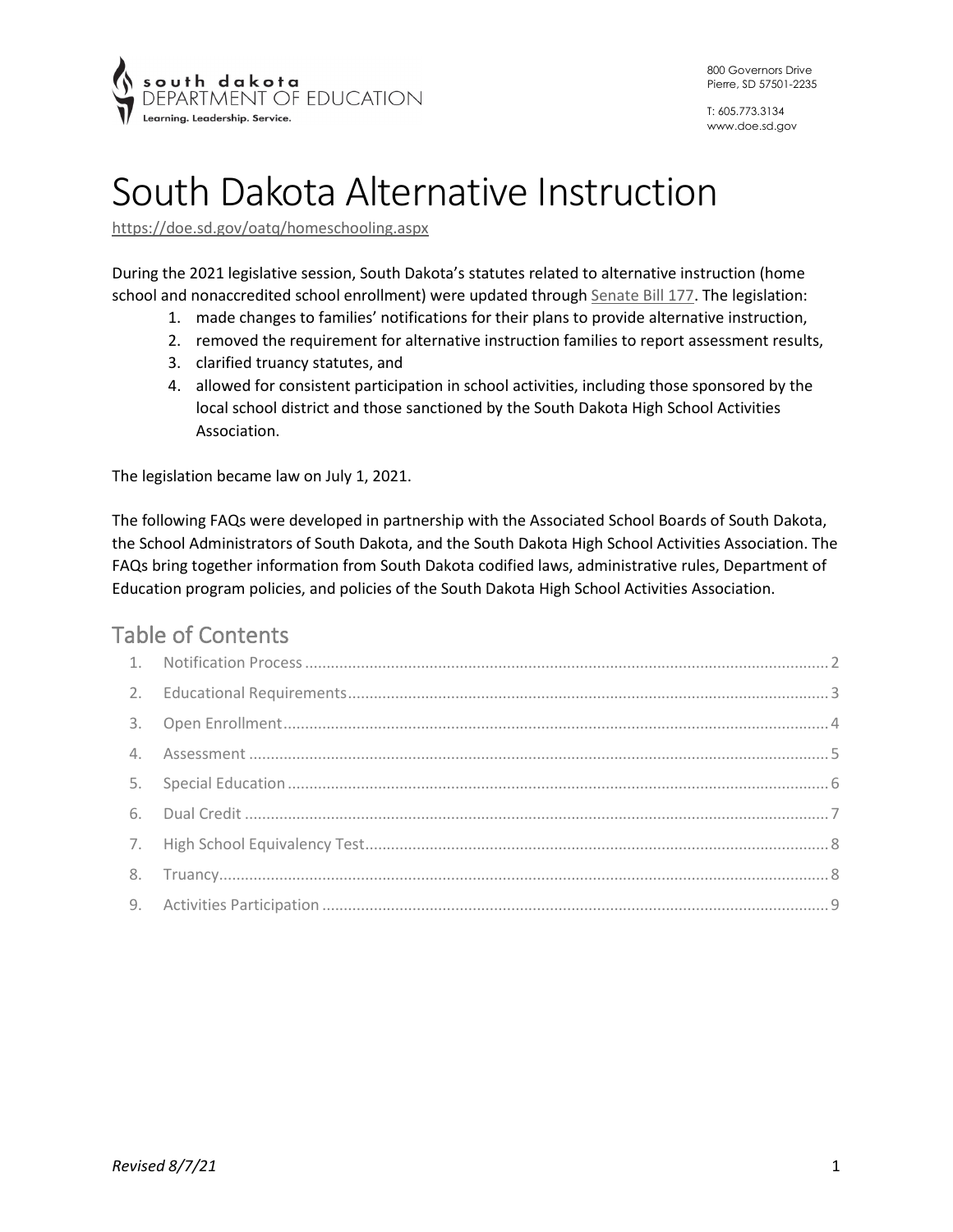

# Frequently Asked Questions – August 2021

# <span id="page-1-0"></span>1. Notification Process

- **1.1: Who must provide notification of their intent to provide alternative instruction?** 
	- $\circ$  If a parent, guardian, or other person having control of a child between the ages of 5 and 18 intends to provide alternative instruction for K-12 education, they must notify the local public school district or the South Dakota Department of Education of their intention to do so.
	- $\circ$  Notification must be made on the standard form provided by the department.
	- $\circ$  The department provides an online notification system for parents and guardians to make a simultaneous notification to the school district and the Department of Education. If the family is unable to make an online notification, a paper notification form is available.

#### • **1.2: When must a notification be submitted?**

- $\circ$  A notification for alternative instruction must be filed within 30 days from the first time the child begins alternative instruction or within 30 days of the following transitions:
	- A child enrolls in a public or nonpublic school
	- A child moves to a different school district
- $\circ$  All children must attend kindergarten in South Dakota prior to age seven and not before age five. Families should file a notification when instruction begins.
- o All notifications for alternative instruction must be kept confidential by the local school district and the Department of Education.
- $\circ$  There may be times that an alternative instruction student goes through a transition not noted in the statute that impacts their connection to the school district, particularly related to participation in activities. To ensure clarity for the family and school, families are encouraged to communicate with the district about other relevant transitions such as participation in activities, an open enrollment change, or special education evaluations.
- $\circ$  For students wishing to enroll in state-sponsored dual credit courses as 11<sup>th</sup> or 12<sup>th</sup> graders, parents or guardians need to update their child's information in the alternative instruction system the semester prior to the child's eligibility. This will trigger the necessary agreements to provide that opportunity for eligible juniors and seniors.
- **1.3 Is a birth certificate or affidavit in lieu of a birth certificate required to accompany a notification for alternative instruction?** 
	- $\circ$  Parents or guardians are not required to submit a copy of a birth certificate or affidavit in lieu of a birth certificate as part of the notification or to provide alternative instruction.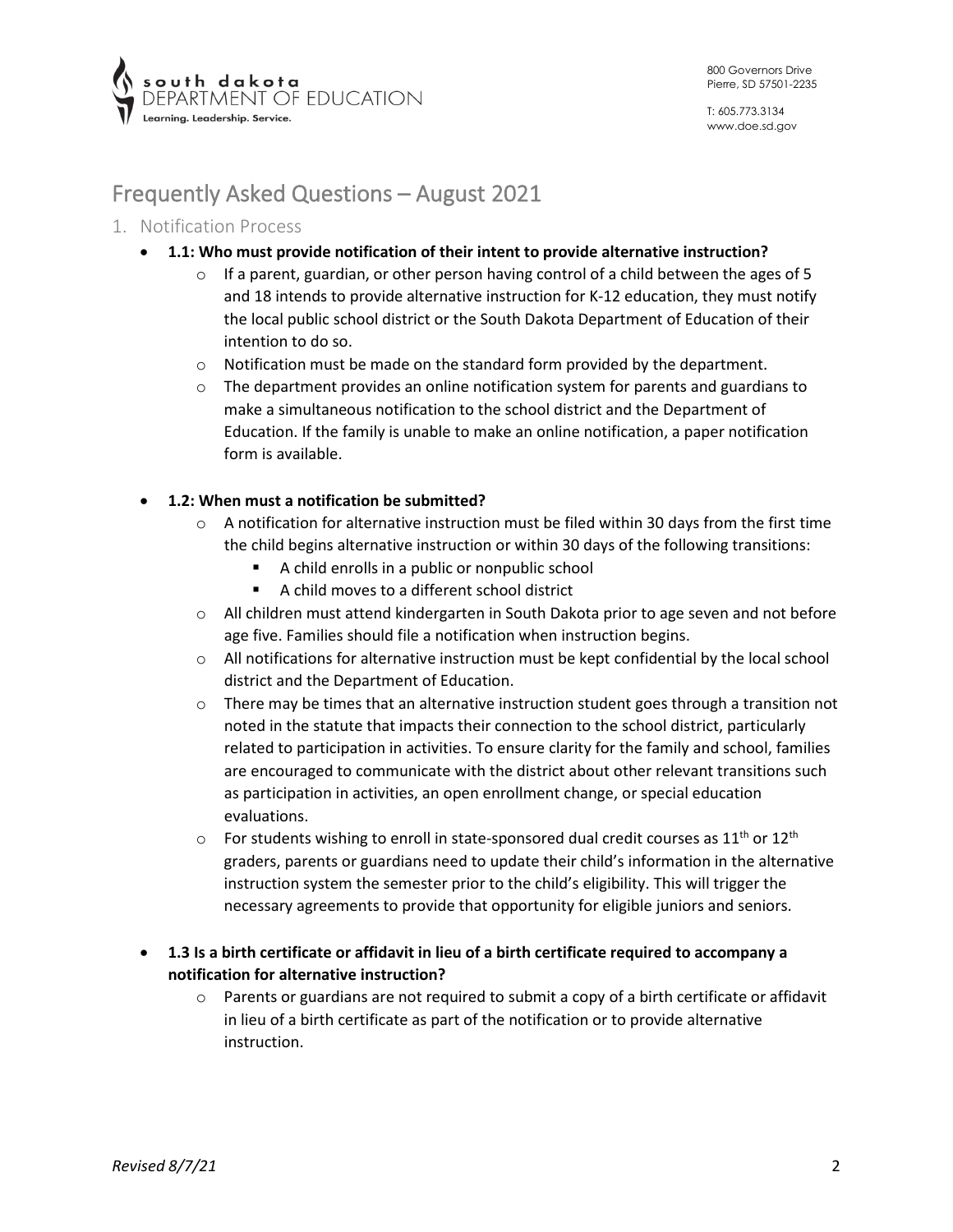

- $\circ$  For the purposes of participation in many school- and High School Activities Associationsponsored activities, a birth certificate or affidavit in lieu of a birth certificate may be required.
- **1.4 Is school board action required to finalize an alternative instruction notification?** 
	- $\circ$  No. Once a parent, guardian, or other person having control of a child formally notifies the local district or the State on the form provided by the Department of Education, the district must consider the notification submitted.
	- $\circ$  Families who submit a notification through the online system will receive a confirmation that their notification has been received, including a final copy of the notification.
	- o Families who submit a paper notification form will receive a copy of the signed notification from the entity, either the school district or the Department of Education, whichever receives the notification first.
- **1.5 Must a notification be filed every academic year?** 
	- $\circ$  No. A notification for alternative instruction must be filed within 30 days from the first time a child begins alternative instruction or within 30 days of the following transitions:
		- A child enrolls in a public or nonpublic school
		- A child moves to a different school district
- **1.6 Can an alternative instruction student enroll in a public school district on a part-time basis?** 
	- $\circ$  Yes, alternative instruction students can enroll for one or more classes on a part-time basis while receiving alternative instruction for the balance of their education.
	- $\circ$  The fall State Aid student count, taken the last Friday in September, will include the portion of time that part-time alternative instruction students are enrolled in the public school for state aid purposes.

#### <span id="page-2-0"></span>2. Educational Requirements

- **2.1 What educational requirements must be met to provide alternative instruction?** 
	- $\circ$  Alternative instruction students must be provided instruction in, at a minimum by law, the basic skills of language arts and mathematics. The person providing instruction is not required to be a certified educator. No person may instruct more than 22 children in an alternative instruction environment. Education must be provided to lead to a mastery of the English language.
	- $\circ$  It is recommended that the parent, guardian, or other person having control of a child keep a detailed academic record of student learning, including attendance and grades earned. Transcripts issued by the parents/guardians are required for participation in activities, acceptance into public education at a later date, enrollment in the state's dual credit program, acceptance into postsecondary education, and for scholarship applications.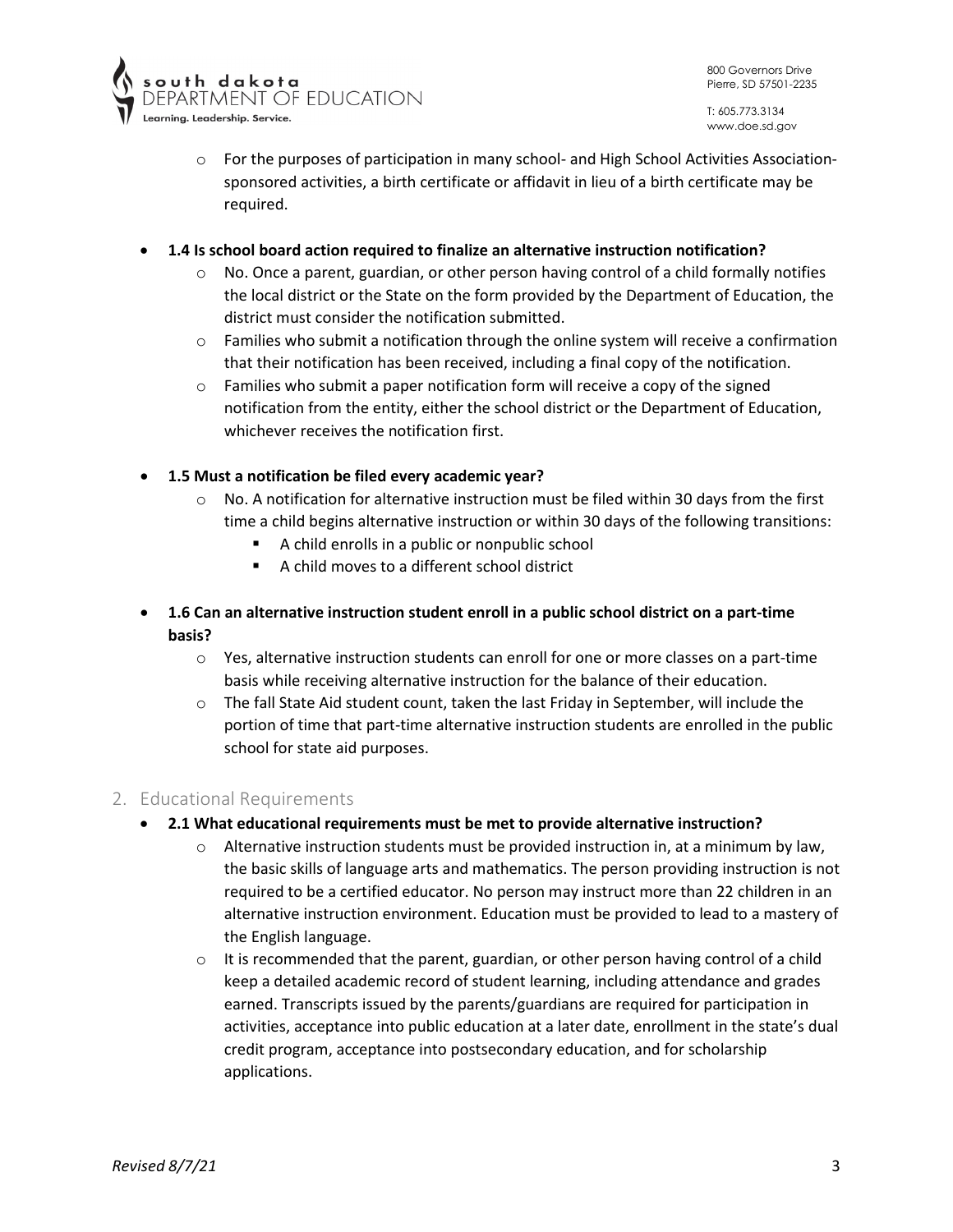



- **2.2 If a student who has been provided alternative instruction wishes to enroll in the public school, how is placement determined?** 
	- $\circ$  The child will be placed at his/her demonstrated level of proficiency as established by one or more standardized tests. The child's placement may be in one grade level higher than warranted by the child's chronological age, assuming entry into the first grade at age six and annual grade advancement each year thereafter.
		- After initial placement, the child may be advanced according to his/her demonstrated performance.
	- $\circ$  For students in middle or high school, they must be placed in English and math courses at the level of achievement demonstrated by one or two standardized tests, and in all other subjects on a review of transcripts according to the policy formally adopted by the school board.
		- The student's placement may be in one grade level higher than warranted by the child's age. After initial placement, the child may be advanced according to demonstrated performance.
	- $\circ$  If a parent or guardian is dissatisfied with the placement of their child, they can appeal it to the secretary of the Department of Education.

# • **2.3 Are textbooks available from the public school for alternative instruction?**

- $\circ$  Yes, public school boards are required to loan textbooks without charge to all persons, ages five through nineteen, who are enrolled in school (including alternative instruction), so long as the students reside in the district but are not enrolled in the public school. The textbooks must be nonsectarian and be those normally used in the public school.
- $\circ$  Textbooks include any instructional materials that are the principle source of teaching and learning for a given course of study and approved by the school board, including print and digital materials, but not including computer hardware.

#### <span id="page-3-0"></span>3. Open Enrollment

- **3.1 How might open enrollment regulations play into alternative instruction?** 
	- $\circ$  Open enrollment is an enrollment options program for South Dakota families. Learn more and access the Open Enrollment form at [https://doe.sd.gov/openenrollment.aspx.](https://doe.sd.gov/openenrollment.aspx)
- **3.2 Is approval by a school board required for open enrollment, including for alternative instruction students?** 
	- $\circ$  Yes, the nonresident school district is required to take action on open enrollment applications. The resident district is not required to take any action.
	- $\circ$  All public school districts in South Dakota have policies that set the standards by which open enrollment applications are accepted or rejected in that district.
	- $\circ$  Open enrollment requests must be made on the forms provided by the Department of Education. Applications for open enrollment must be submitted prior to the last Friday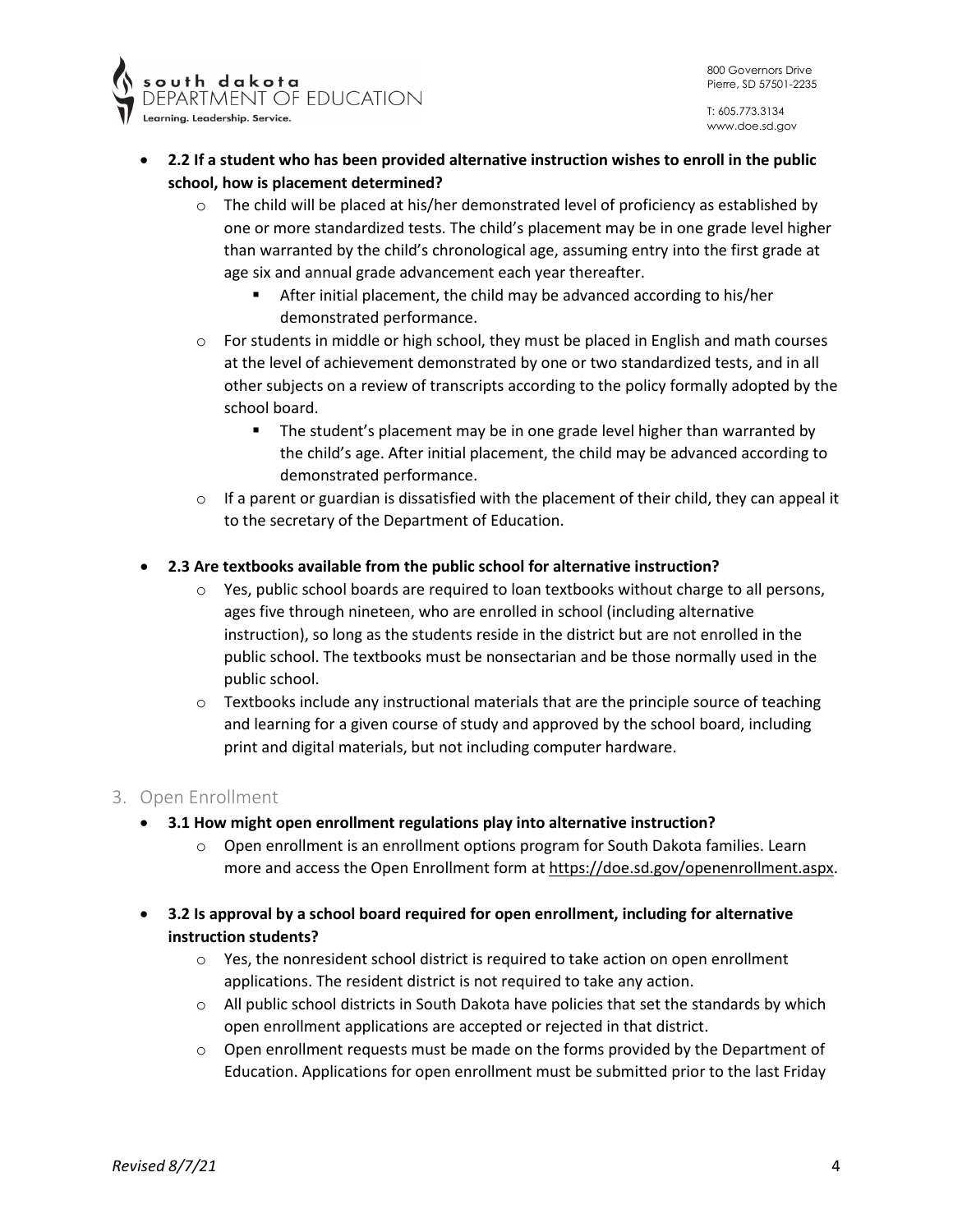

- $\circ$  in September for the first semester and prior to the last Friday in January for the second semester.
- $\circ$  Once the school board makes a final decision, the district must notify the family of its decision within five days.
- **3.3 Is approval for open enrollment required before an 'Open Enrolled District' can be provided an alternative instruction notification?** 
	- $\circ$  The parent or guardian should complete the open enrollment process with the nonresident district prior to indicating an 'Open Enrolled District' on the alternative instruction notification. This field can be updated on the notification form following initial submission.
- **3.4 Can alternative instruction families select the attendance center they wish to enroll in, whether through open enrollment or in their resident district?** 
	- $\circ$  All families residing in a school district are assigned to an attendance center according to school board policy.
	- $\circ$  Local board policies govern the assignment of students between school buildings when there is more than one attendance center at a grade level.
	- $\circ$  Families may choose to open enroll to another attendance center subject to district policy. Contact the local school district to understand the local policies and timelines for enrolling and processes for requesting a transfer to a different building.
- **3.5 How do the SD High School Activities Association (SDHSAA) transfer rules apply to open enrollment?** 
	- o South Dakota statutes define open enrollment for students. SDHSAA open enrollment transfer rules apply to high school sanctioned activities. A student must be open enrolled in a nonresident public district before SDHSAA transfer rules apply. More information is available a[t https://www.sdhsaa.com/.](https://www.sdhsaa.com/)
	- $\circ$  High school students who have open enrolled can apply through their school district to the SDHSAA for a transfer related to participation in sanctioned activities. Every high school student is eligible for one open enrollment transfer.
	- $\circ$  The SDHSAA transfer rules do not apply to middle school students as SDHSAA middle school activities are not sanctioned events.

#### <span id="page-4-0"></span>4. Assessment

- **4.1 What nationally standardized achievement tests are required of alternative instruction students?** 
	- $\circ$  Alternative instruction students are no longer required to take and submit the results of nationally standardized achievement tests in fourth, eighth, or eleventh grades.
	- $\circ$  Students receiving alternative instruction may take nationally standardized tests as the person providing alternative instruction deems appropriate for the child's educational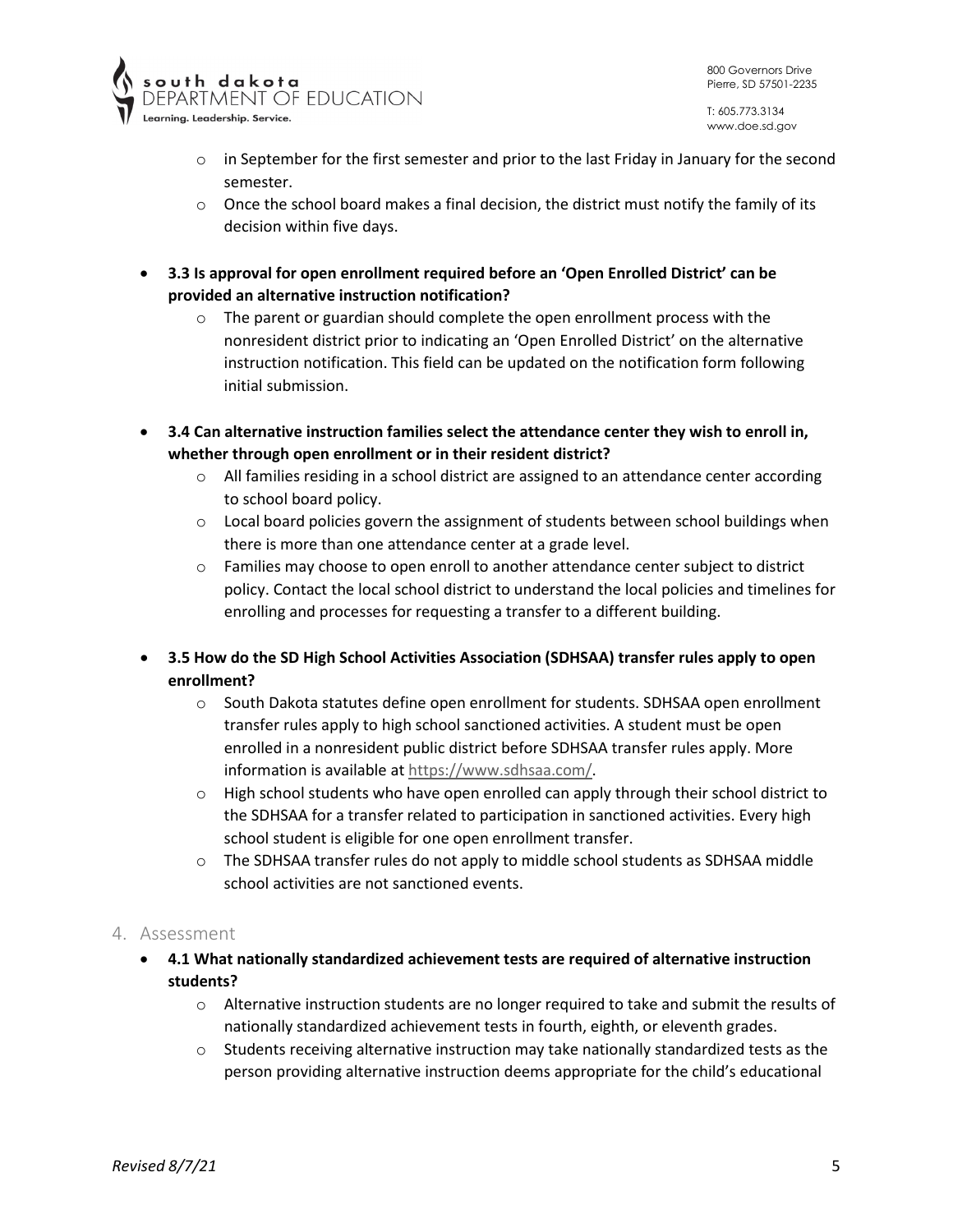

progress. These assessments are at the expense of the child's parent, guardian, or other person having control of the child.

# <span id="page-5-0"></span>5. Special Education

- **5.1 What responsibilities do school districts have for special education 'child find procedures' for alternative instruction students?**
	- $\circ$  Parents or other individuals knowledgeable about the child can make a referral to the district for evaluation. The district must proceed with evaluation or provide documentation as to why an evaluation is not necessary. In most cases, evaluations should be conducted.
	- o After the evaluation, eligibility will be determined and an offer of Free Appropriate Public Education (FAPE) made, if appropriate.
		- For special education services to be provided, the student must enroll in the district on at least a part-time basis, depending on the required services.
	- $\circ$  If parents or guardians refuse public school enrollment for special education services, no further action is needed by the district.
	- $\circ$  If the student enrolls in the future, eligibility should be reviewed again and an Individual Education Program (IEP) should be developed based on the impact of the disability, if appropriate.
	- o Districts should continue to follow the location, evaluation, and identification requirements of state regulations, including:
		- A written description of the district's annual public awareness campaign (ex. Notice in area newspapers) and
		- **Procedures for collecting, maintaining, and reporting current and accurate data** on all child identification activities, which must be on-going and include children not currently enrolled in the public school.
- **5.2 What responsibilities do school districts have if they have set a precedent of providing services for alternative instruction students beyond state requirements?**
	- $\circ$  If services have previously been provided to full-time alternative instruction students, equitable consideration of services for any student eligible should be considered and offered.
	- $\circ$  If the district wants to change this precedent or policy, the school board should take public comment on a proposed policy before acting.
- **5.3 Can special education students open enroll for required services?**
	- $\circ$  For special education services to be provided, the student must enroll in the district. Enrollment may be part-time, depending on the required services.
	- $\circ$  The nonresident district in which the family is seeking to enroll must conduct a review of relevant educational records of the student and speak with the family and resident district to determine if they have an appropriate educational program and facilities for the student.
		- **If the nonresident district confirms they can provide appropriate services, the** open enrollment process continues with board consideration of the application.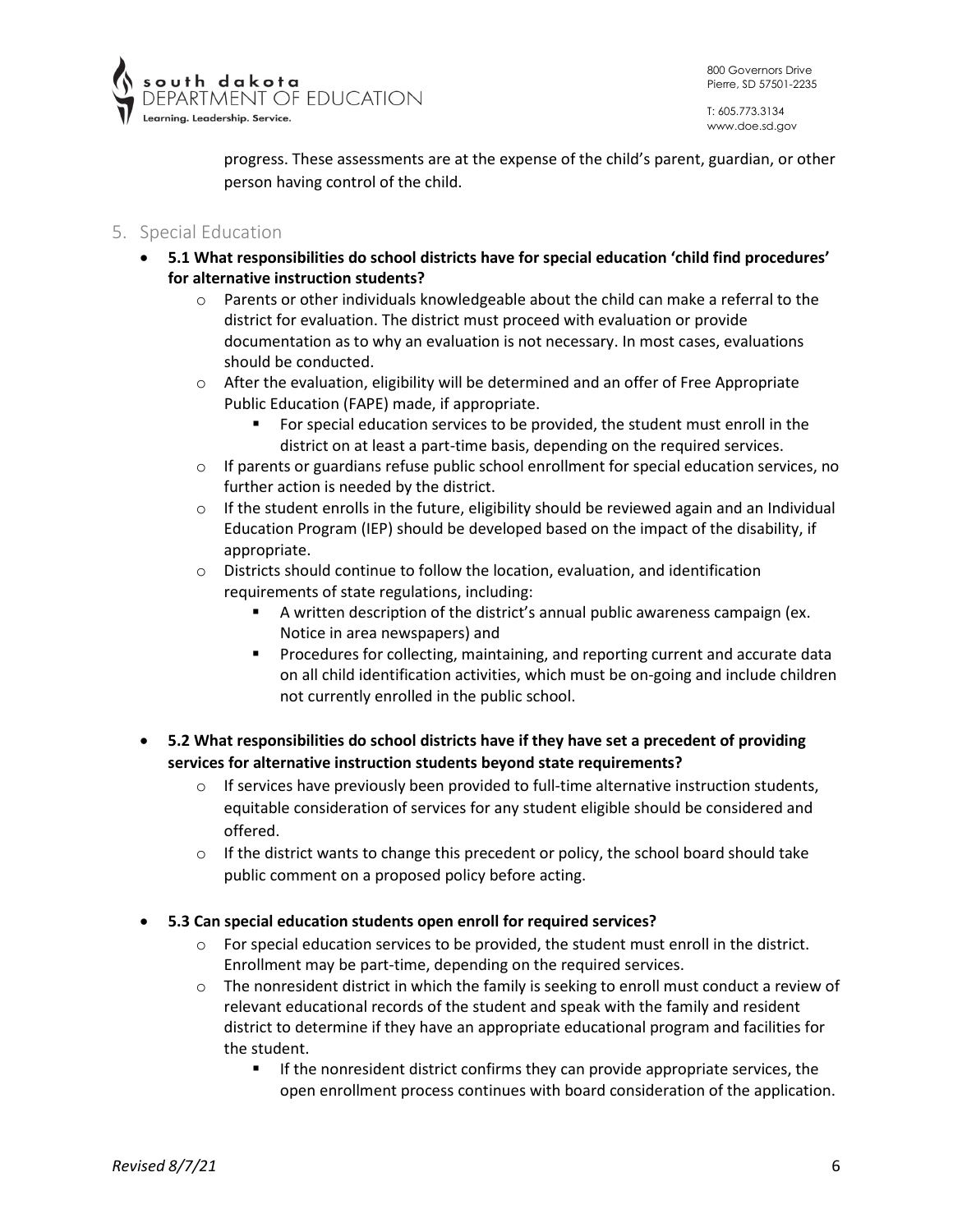800 Governors Drive Pierre, SD 57501-2235



- **s o u t h = d a k o t a**<br>DEPARTMENT OF EDUCATION
	- If the nonresident district is unable to confirm they can serve the student through the records review and consultation, a joint IEP team meeting with the resident and nonresident districts must be held. The intent of the joint IEP team meeting is to verify whether the nonresident district has an appropriate program for the student who is seeking to enroll. After the determination is made, the nonresident district will proceed accordingly to consider the student's application for open enrollment.

# <span id="page-6-0"></span>6. Dual Credit

#### • **6.1 What is dual credit?**

- $\circ$  Dual credit is an opportunity for 11<sup>th</sup> and 12<sup>th</sup> graders who meet admissions standards to enroll in public technical colleges and universities in South Dakota and simultaneously earn credits for both their high school diploma and postsecondary degree or certificate.
- $\circ$  Dual credit courses are offered by the postsecondary institution's faculty members, are governed by the postsecondary institution's policies, and follow the postsecondary institution's established processes for admissions, registration, billing, and grade reporting. Courses include college-level content and subject matter. Students choosing to participate will be held to the same expectations and standards as college students.
- $\circ$  Dual credit coursework is available to high school students in grades 11 and 12 at a significantly reduced rate.
- o Learn more at [https://sdmylife.com/prepping-for-college/dual-credit.](https://sdmylife.com/prepping-for-college/dual-credit)
- **6.2 How can alternative instruction students participate in the state's reduced tuition dual credit program?**
	- $\circ$  Alternative instruction families who are interested in enrolling students in the state's reduced tuition dual credit program must have a notification on file with the Department of Education and work directly with the department to start the enrollment process for the reduced-cost courses.
		- School districts are not able to enroll alternative instruction students in dual credit courses.
	- $\circ$  In addition to the alternative instruction notification being filed, a signed memorandum of understanding (MOU) and registration form must be submitted to the Department of Education to start the enrollment process. These forms can be accessed through the online notification system.
	- o After verifying a correct alternative instruction notification, a registration form, and signed MOU are on file, the department will forward the students' registration to the public university or technical college. Once the student meets the admission requirements at the postsecondary institution, he/she can enroll in dual credit courses.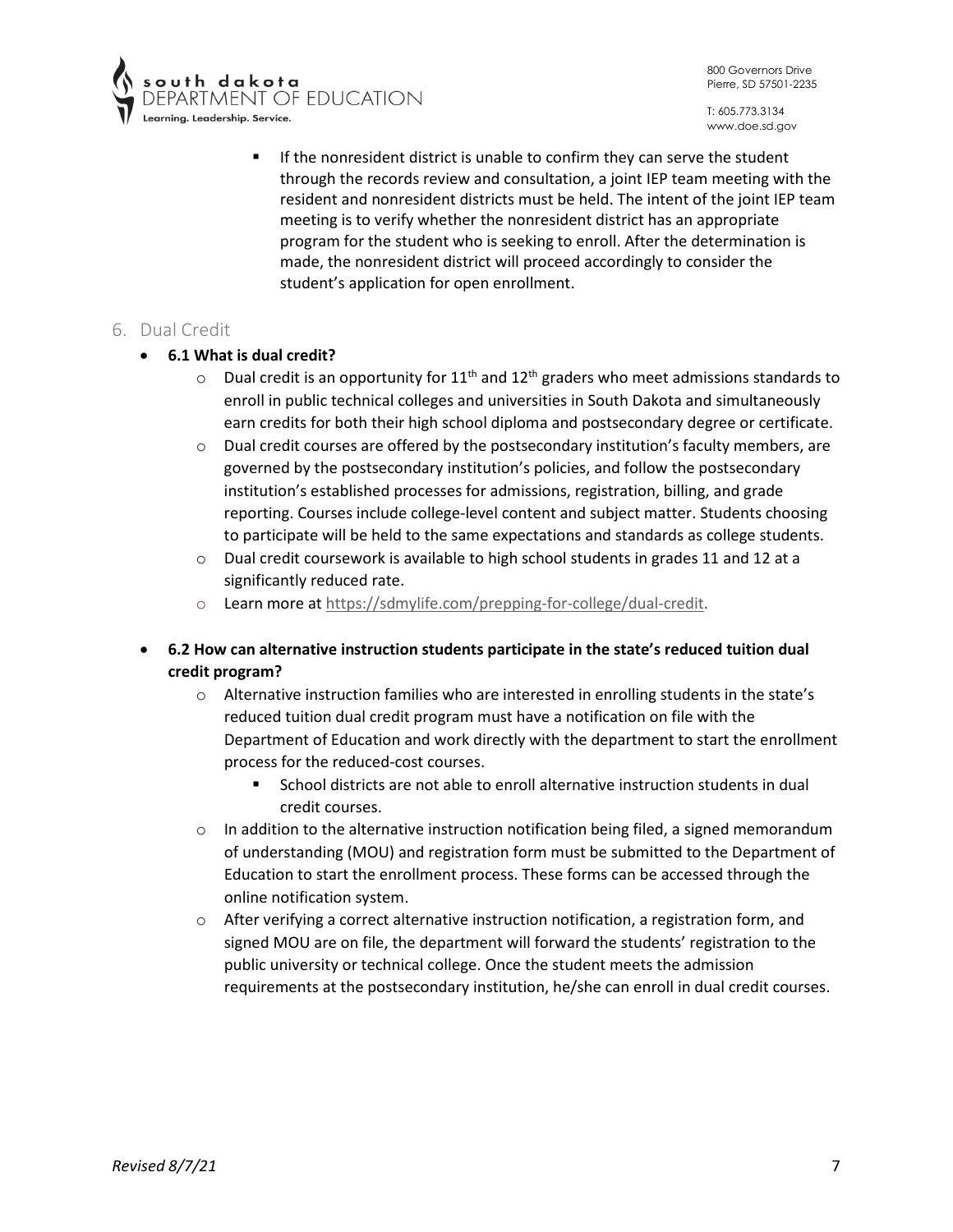

# <span id="page-7-0"></span>7. High School Equivalency Test

- **7.1 How old must a student be to take a high school equivalency test?**
	- $\circ$  A child who is at least sixteen years of age may be approved to take the high school equivalency tests in South Dakota. Find more information at [https://dlr.sd.gov/workforce\\_services/individuals/high\\_school\\_equivalency/](https://dlr.sd.gov/workforce_services/individuals/high_school_equivalency/default.aspx) [de](https://dlr.sd.gov/workforce_services/individuals/high_school_equivalency/default.aspx)fault.aspx#age

#### <span id="page-7-1"></span>8. Truancy

- **8.1 What penalties are there for not providing alternative instruction in South Dakota?**
	- $\circ$  Any person having control of a child of compulsory school age who fails to have the child attend school in South Dakota, including alternative instruction, is guilty of a Class 2 misdemeanor for the first offense. For each subsequent offense, the violation is a Class 1 misdemeanor.
- **8.2 Is a school district responsible for truancy reports for alternative instruction students?**
	- $\circ$  Superintendents, or presidents of school boards without superintendents, are responsible for maintaining accurate records of attendance for all students *enrolled under their supervision*. They must provide regular reports to the truancy officer for students who do not or irregularly attend.
	- $\circ$  If an alternative instruction student also enrolls in a class(es) in the public school district, the district is responsible for reporting lack of or irregular attendance to the truancy officer for the class(es) the student is enrolled in.
	- $\circ$  If alternative instruction students are not enrolled in public school courses, the district is not responsible for making truancy reports for the children.
	- $\circ$  School boards are responsible for warning parents and guardians of school-aged children who have not enrolled in school, not enrolled in a high school equivalency test preparation program (if eligible), or not given notification of alternative instruction of the parents'/guardians' responsibility for children to enter school and attend regularly.
		- **If the warning is not heeded, the board is required to report the parents or** persons in control of the children to the district's truancy officer.

#### • **8.3 Who can make a complaint of truancy?**

- $\circ$  Any citizen may make and file a truancy complaint before a circuit court judge against any person having control of a child of compulsory school age who is not being provided with alternative instruction.
- $\circ$  The complaint must state the name of the parent, guardian, or person responsible for the control of the child. The complaint must be verified by oath at the time of the complaint. Upon filing of a complaint, the judge of a circuit court shall issue a warrant of arrest to the county sheriff with direction to bring the defendant before the court and to summon witnesses required to ascertain the facts of the case.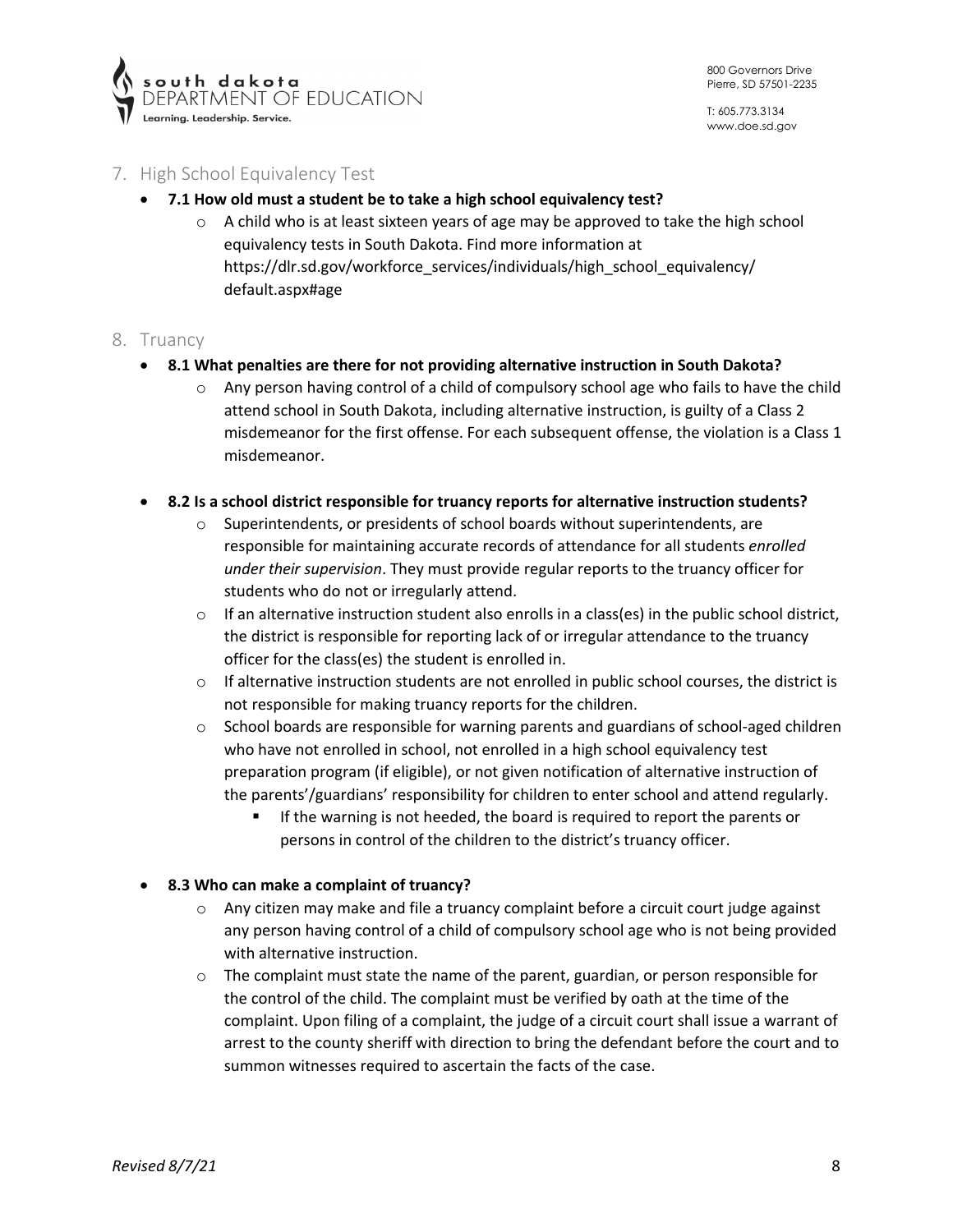





 $\circ$  If probable cause is not established, the complaint will be dismissed upon motion of the defendant to the circuit court judge.

### <span id="page-8-0"></span>9. Activities Participation

- **9.1 What school activities can alternative instruction students participate in?** 
	- $\circ$  Alternative instruction students of all ages may participate in all activities offered by their resident district, including school-sponsored activities and those sanctioned by the South Dakota High School Activities Association.
		- Examples include clubs like robotics or chess, spelling bee, prom, athletics, and fine arts.
		- **For club activities run by community organizations or parents (i.e., not** sponsored by the school or sanctioned by the High School Activities Association), families must work with the club to participate in those activities.
	- o No student is conferred any vested right to be selected for competition in any activity.
	- $\circ$  An alternative instruction student may not participate in activities in multiple districts or school systems unless school districts have a cooperative athletic agreement in place.
	- o If a student is open enrolled, parents/guardians should work closely with the nonresident school district to ensure all requirements are met for participation in activities.
		- For activities sanctioned by the High School Activities Association, high school students must also submit an activity transfer form through their district to the association.

#### • **9.2 What qualifications must alternative instruction students meet to participate in activities?**

- Participation in activities, school-sponsored or High School Activities Associationsanctioned, is a privilege, not a right for all eligible students.
- $\circ$  Alternative instruction students must meet the same requirements as publicly enrolled students to participate in these activities.
	- Examples of requirements include submission of grade and/or attendance reports on set schedule, age/grade parameters, enrollment in certain courses, fees, training rules, codes of conduct, behavior policies, volunteer hours or fundraising, and tryouts for teams.
	- Discipline protocols for breaking district or state requirements applies to alternative instruction students as well.
- $\circ$  Alternative instruction students participating in some activities must submit proof of age to the school for many activities (i.e., birth certificate or affidavit in lieu of a birth certificate).
- $\circ$  Students participating in High School Activities Association-sanctioned activities are held to the organization's transfer and non-academic eligibility rules.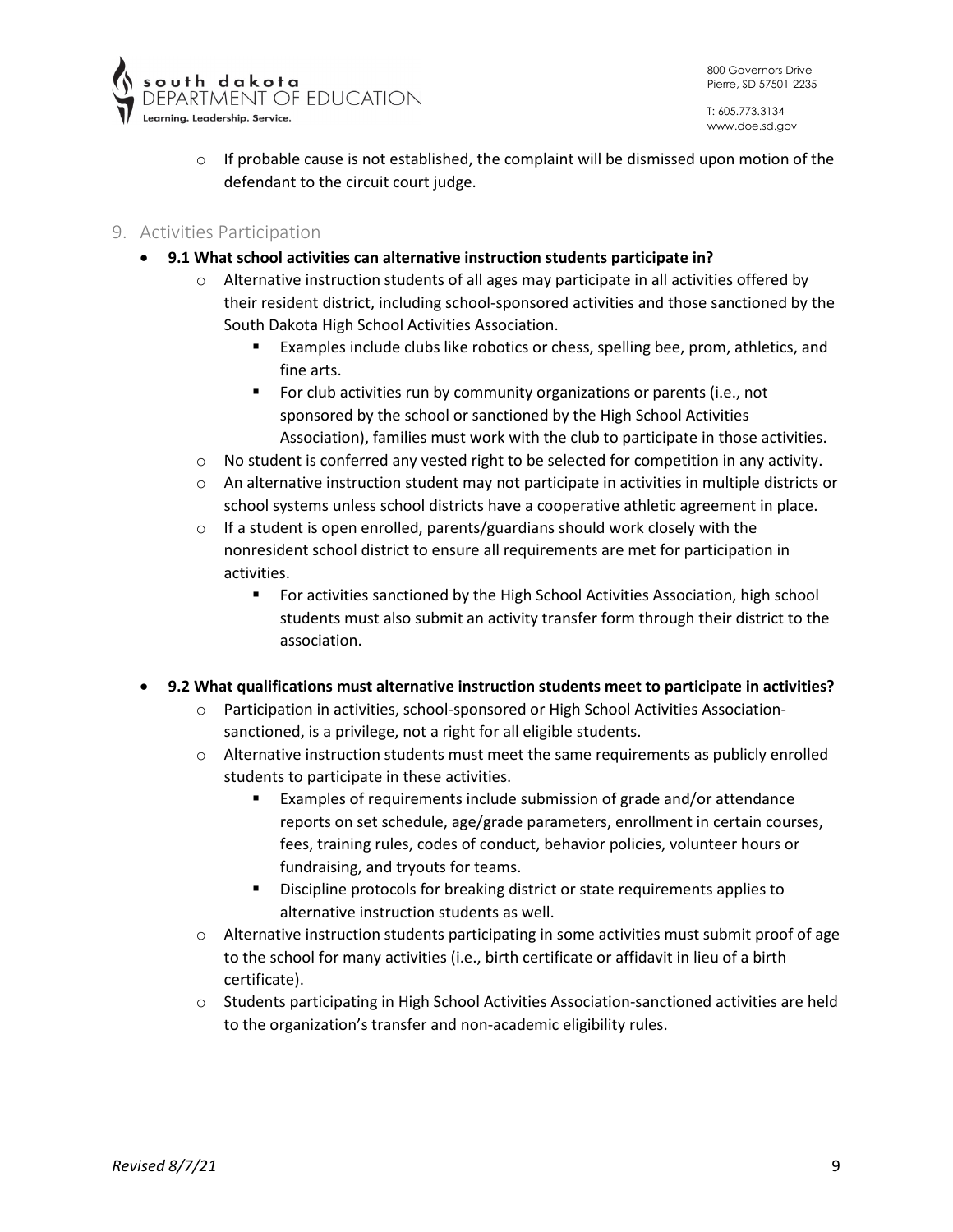



- **9.3 Can school districts set requirements for the** *number of classes* **that alternative instruction students must be enrolled in to participate in activities?**
	- $\circ$  No. The statutory changes in 2021 opened participation in activities to alternative instruction students without any requirements for enrolling in a certain number of classes in the resident public district.
	- o Some activities, like orchestra or FFA, might include a requirement for enrollment and full participation in a course to participate in the out-of-school activity.
- **9.4 How often are alternative instruction families required to notify the school for participation in activities?** 
	- $\circ$  Parents, guardians, or others in control of alternative instruction students must follow the same notification for activities participation as is required for public school students. For most activities, this includes on annual sign-up and submission of required documents (ex. SDHSAA alternative instruction checklist, physical documentation, etc.).
	- $\circ$  The school district is responsible for sharing information on activity enrollment periods, required documentation, and other qualifications. It is recommended that parents/guardians make the school aware if their students are interested in participating in activities, so information can be shared easily.
	- $\circ$  Signing up for school activities is a process separate from notification for alternative instruction.
- **9.5 How do the SD High School Activities Association (SDHSAA) transfer rules apply to open enrollment?** 
	- $\circ$  High school students who have open enrolled can apply through their school district to the SDHSAA for a transfer related to participation in sanctioned activities. Every high school student is eligible for one open enrollment transfer.
	- $\circ$  The SDHSAA transfer rules do not apply to middle school students as SDHSAA middle school activities are not sanctioned events.
	- $\circ$  If an alternative instruction high school student is open enrolled, the family should contact the school district to submit an application for transfer through the SDHSAA, if desired.
- **9.6 Can out-of-state students participate in activities at South Dakota schools?** 
	- o Students from North Dakota, Iowa, or Minnesota who have open enrolled (or meet the requirements for tuition regulation programs) for educational programs can participate in activities.
		- **South Dakota has cross-border agreements with these states. More** information, including agreements and applications, can be found at [https://doe.sd.gov/openenrollment.aspx.](https://doe.sd.gov/openenrollment.aspx)
	- $\circ$  South Dakota statutes define open enrollment for students. SDHSAA open enrollment transfer rules apply to high school sanctioned activities. A student must be open enrolled in a nonresident public district before SDHSAA transfer rules apply. More information is available a[t https://www.sdhsaa.com/.](https://www.sdhsaa.com/)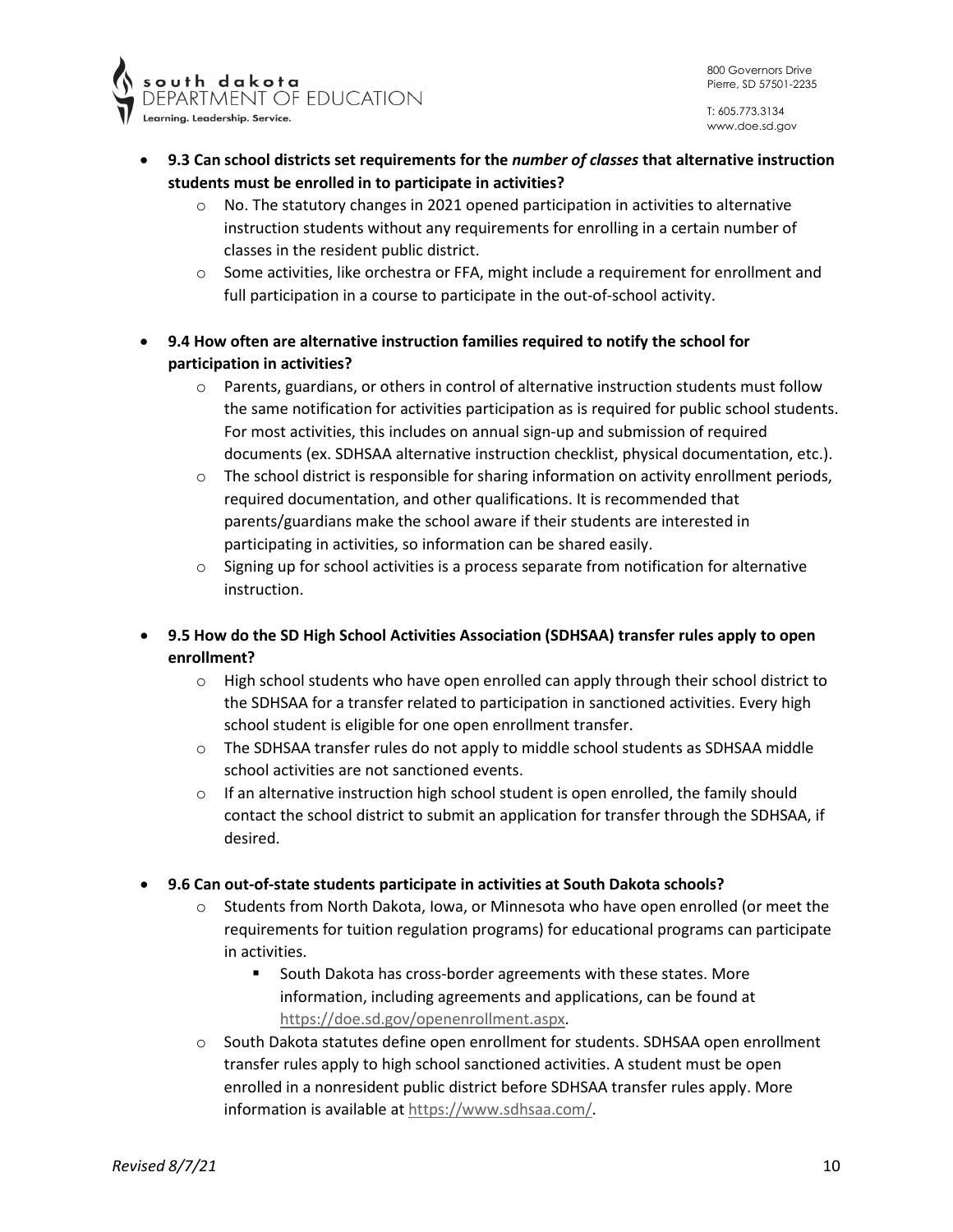

- **9.7 Can alternative instruction students participate in activities through a nonpublic school?** 
	- $\circ$  Any agreements for participation in nonpublic school activities must be made between the administration of the nonpublic school and the parent or guardian of alternative instruction students. State statutes do not cover these agreements.
- **9.8 Who is responsible for providing transportation for alternative instruction students related to activities?** 
	- $\circ$  The parent, guardian, or person in control of the alternative instruction student is responsible for providing transportation to the school or location where the school activity is hosted.
	- $\circ$  If the school district provides transportation to an off-site activity from school property, alternative instruction students must be provided the same transportation option(s) as public school students.
- **9.9 What responsibilities do the parents, guardians, or other persons having control of alternative instruction students have regarding students' participation in activities?** 
	- $\circ$  If an alternative instruction student does not meet the eligibility or training rules required for the activities he/she is participating in, the parent or guardian is responsible for notifying the appropriate school official on the reporting timeline required by the district (ex. weekly).
	- o The eligibility requirements, training rules, and reporting periods for alternative instruction students are the same as those required for students enrolled in the public school. Training rules include both academic and non-academic components such as grades and attendance at practices.
	- $\circ$  Before the current season of the sport or activity the alternative instruction student is participating in, the parent or guardian of the child must provide the appropriate school official with a copy of a complete transcript of the previous semester's completed coursework.
	- o Mirroring requirements for public school students, the documents required by the district for participation in activities must be completed, signed, and submitted as required before students can begin participation.
	- $\circ$  If participating in SDHSAA sanctioned activities, the parent or guardian must annually complete the SDHSAA Eligibility Checklist for Alternative Instruction Students.
- **9.10 Is there a 'sit out' period for activities for those students who were public school students and will be provided alternative instruction?** 
	- o Yes, public school students who transition to alternative instruction are ineligible for activities during the balance of the current season of the sport or activity the student is participating in, at the time of notification of alternative instruction.